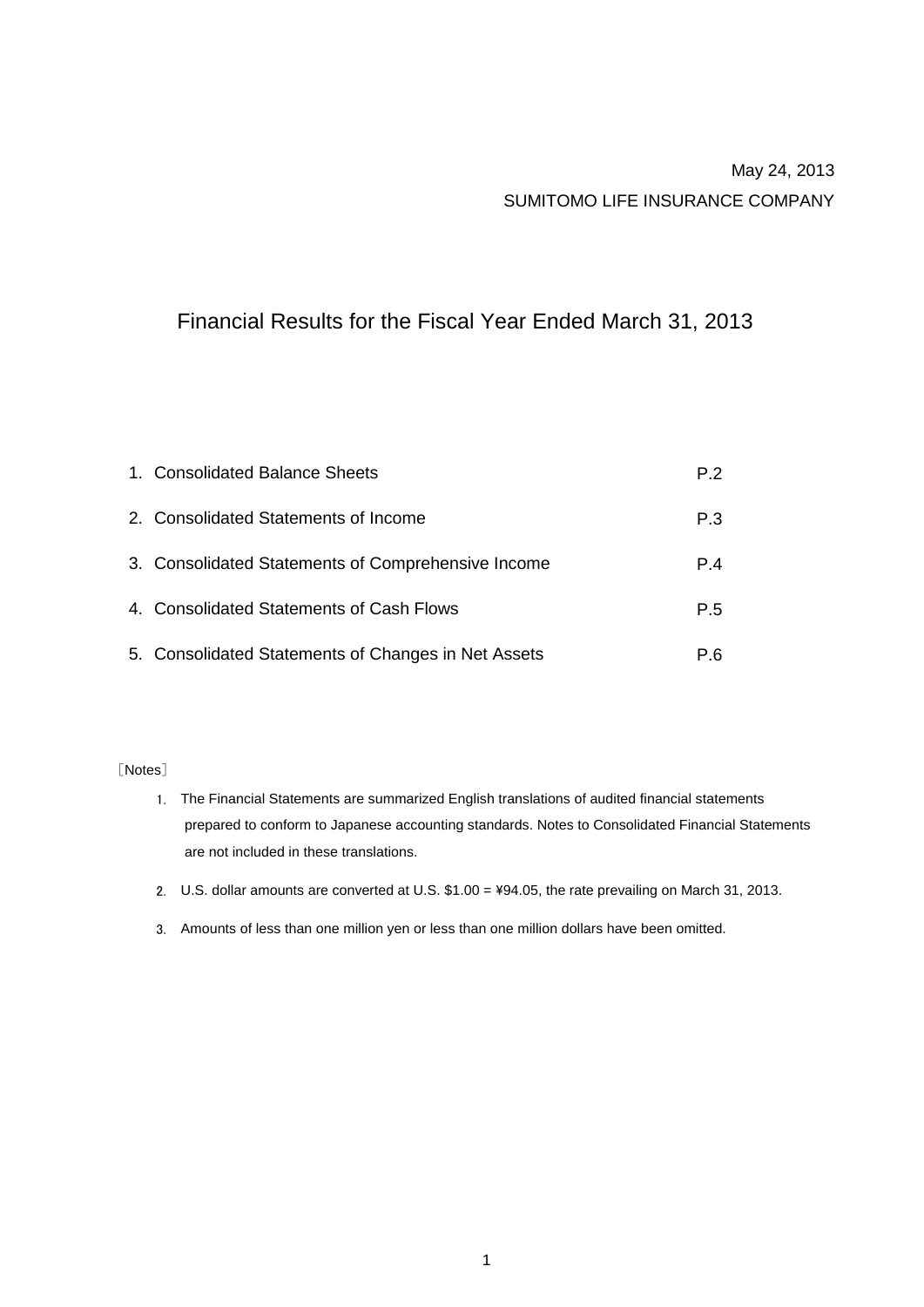### **1**.**Consolidated Balance Sheets**

|                                                                          | millions of<br>U.S. dollars | millions of yen           |                           |
|--------------------------------------------------------------------------|-----------------------------|---------------------------|---------------------------|
|                                                                          | As of<br>March 31, 2013     | As of<br>March 31, 2013   | As of<br>March 31, 2012   |
| <b>Assets</b>                                                            |                             |                           |                           |
| Cash and deposits                                                        | 2,478                       | 233,076                   | 127,313                   |
| Call loans                                                               | 4,615                       | 434,100                   | 375,700                   |
| Monetary claims bought                                                   | 3,298                       | 310,241                   | 353,742                   |
| Securities                                                               | 230,677                     | 21,695,225                | 18,889,513                |
| Loans                                                                    | 28,319                      | 2,663,423                 | 2,887,447                 |
| Tangible fixed assets                                                    | 8,721                       | 820,230                   | 912,132                   |
| Land                                                                     | 5,120                       | 481,625                   | 523,603                   |
| <b>Buildings</b>                                                         | 3,488                       | 328,114                   | 379,029                   |
| Leased assets                                                            | 45                          | 4,292                     | 1,330                     |
| Construction in progress                                                 | $\,$ 5 $\,$                 | 542                       | 1,341                     |
| Other tangible fixed assets                                              | 60                          | 5,656                     | 6,826                     |
| Intangible fixed assets                                                  | 294                         | 27,690                    | 26,452                    |
| Software                                                                 | 182                         | 17,124                    | 15,345                    |
| Leased assets                                                            | $\mathbf 0$                 | 52                        | 89                        |
| Other intangible fixed assets                                            | 111                         | 10,513                    | 11,017                    |
| Due from insurance agencies                                              | $\mathsf 0$                 | 3                         | 5                         |
| Due from reinsurers                                                      | $\overline{2}$              | 195                       | 214                       |
| Other assets                                                             | 2,626                       | 247,044                   | 250,508                   |
| Deferred tax assets                                                      | 1,442                       | 135.712                   | 211,596                   |
| Customers' liabilities for acceptances and guarantees                    | 31                          | 3,000                     | 3,000                     |
| Allowance for possible loan losses                                       | (35)                        | (3, 324)                  | (4,058)                   |
| <b>Total assets</b>                                                      | 282,473                     | 26,566,620                | 24,033,569                |
| <b>Liabilities</b>                                                       |                             |                           |                           |
| Policy reserves                                                          | 248,799                     | 23,399,622                | 22,146,905                |
| Reserves for outstanding claims                                          | 1,092                       | 102,783                   | 101,548                   |
| Policy reserves                                                          | 244,607                     | 23,005,316                | 21,741,822                |
| Policyholders' dividend reserves                                         | 3,099                       | 291,521                   | 303,534                   |
| Due to reinsurers                                                        | 1                           | 115                       | 136                       |
| Other liabilities                                                        | 17,902                      | 1,683,711                 | 779,460                   |
| Deposits received under securities lending transactions                  | 7,795                       | 733,125                   | 83,609                    |
| Other                                                                    | 10,107                      | 950,585                   | 695,851                   |
| Accrued retirement benefits                                              | 252                         | 23,718                    | 22,303                    |
| Reserve for directors' and corporate auditors' retirement benefits       | $\pmb{0}$                   | 14                        | $\overline{7}$            |
| Reserve for price fluctuations                                           | 2,196                       | 206,574                   | 161,461                   |
| Deferred tax liabilities                                                 | 8                           | 843                       | 277                       |
| Deferred tax liabilities on revaluation of land                          | 296                         | 27,927                    | 30,083                    |
| Acceptances and guarantees                                               | 31                          | 3,000                     | 3,000                     |
| <b>Total liabilities</b>                                                 | 269,489                     | 25,345,526                | 23,143,636                |
|                                                                          |                             |                           |                           |
| <b>Net assets</b>                                                        |                             |                           |                           |
| Funds, reserve and surplus                                               | 10,238                      | 962,931                   | 875,735                   |
| Foundation funds                                                         | 2,870                       | 270,000                   | 220,000                   |
| Accumulated redeemed foundation funds<br>Reserve for revaluation         | 3,923<br>0                  | 369,000<br>$\overline{c}$ | 319,000<br>$\overline{c}$ |
| Surplus                                                                  | 3,444                       | 323,928                   | 336,733                   |
| Accumulated other comprehensive income                                   | 2,710                       | 254,950                   | 9,926                     |
| Unrealized gains (losses) on available-for-sale securities, net of taxes | 3,703                       | 348,334                   | 107,364                   |
| Deferred unrealized gains on hedging instruments                         |                             |                           | 59                        |
| Revaluation reserve for land, net of taxes                               | (989)                       | (93, 037)                 | (97,069)                  |
| Foreign currency translation adjustments                                 | (3)                         | (345)                     | (428)                     |
| Minority interests                                                       | 34<br>12,983                | 3,212<br>1,221,094        | 4,270<br>889,933          |
| <b>Total net assets</b><br>Total liabilities and net assets              | 282,473                     | 26,566,620                | 24,033,569                |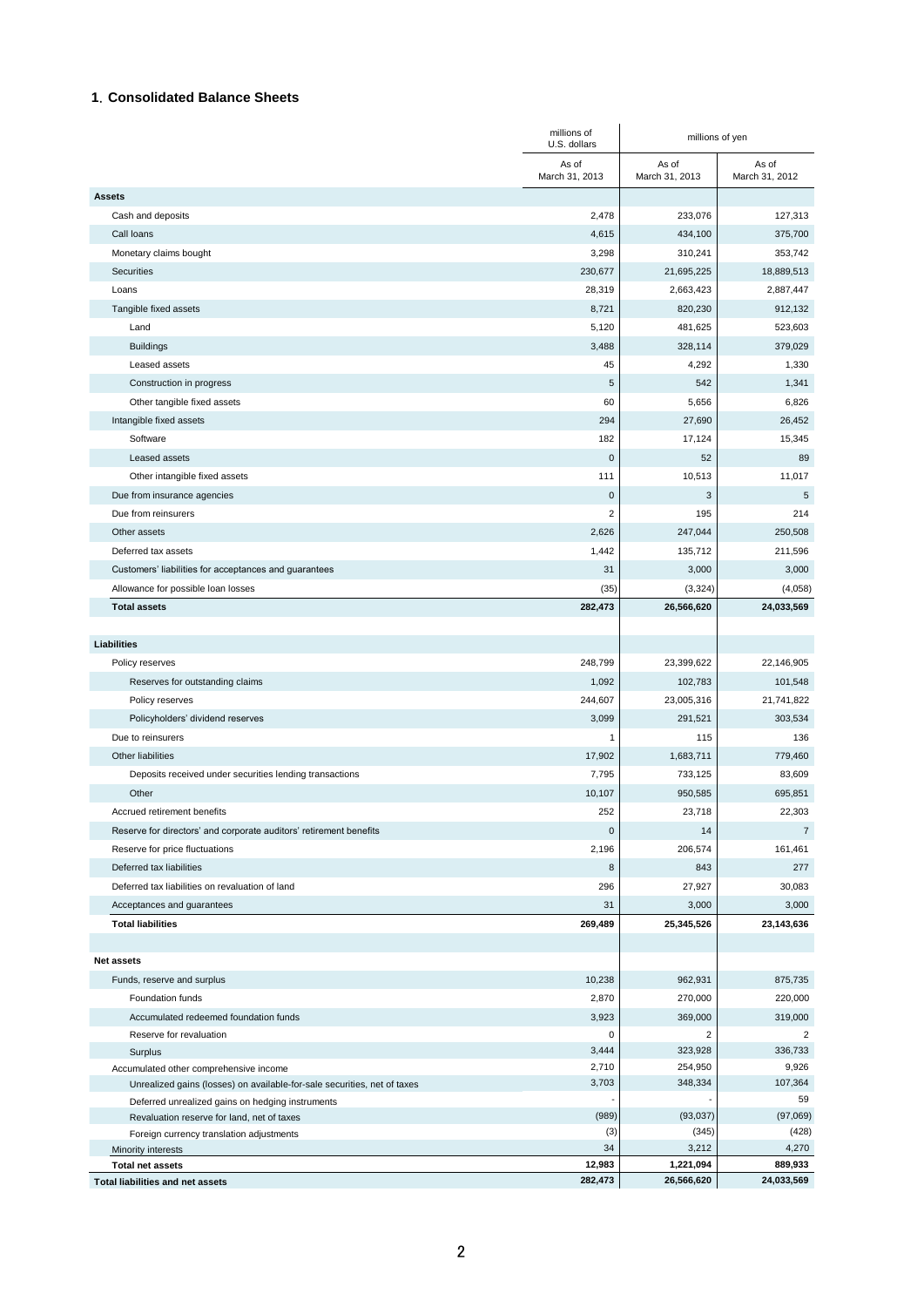### **2**.**Consolidated Statements of Income**

|                                                            | millions of<br>U.S. dollars  | millions of yen              |                              |
|------------------------------------------------------------|------------------------------|------------------------------|------------------------------|
|                                                            | Year ended<br>March 31, 2013 | Year ended<br>March 31, 2013 | Year ended<br>March 31, 2012 |
| Ordinary income                                            | 44,572                       | 4,192,041                    | 3,401,935                    |
| Insurance premiums and other                               | 33,854                       | 3,183,999                    | 2,644,607                    |
| Investment income                                          | 9,508                        | 894,321                      | 612,488                      |
| Interest and dividend income                               | 5,426                        | 510,324                      | 494,444                      |
| Gains on trading securities                                | 12                           | 1,131                        |                              |
| Gains on sales of securities                               | 355                          | 33,389                       | 41,988                       |
| Gains on redemption of securities                          |                              |                              | 912                          |
| Foreign exchange gains                                     |                              |                              | 1,162                        |
| Reversal of allowance for possible loan losses             | $\overline{7}$               | 720                          | 3,687                        |
| Other                                                      | 12                           | 1,129                        | 617                          |
| Gains on assets in separate accounts                       | 3,696                        | 347,626                      | 69,676                       |
| Other ordinary income                                      | 1,209                        | 113,720                      | 144,838                      |
| <b>Ordinary expenses</b>                                   | 42,194                       | 3,968,404                    | 3,200,373                    |
| Benefits and other payments                                | 20,635                       | 1,940,792                    | 1,894,710                    |
| Claims paid                                                | 6,055                        | 569,565                      | 605,565                      |
| Annuities paid                                             | 3,800                        | 357,460                      | 311,299                      |
| Benefits paid                                              | 4,145                        | 389,894                      | 390,411                      |
| Surrenders                                                 | 5,475                        | 514,929                      | 509,199                      |
| Other                                                      | 1,158                        | 108,942                      | 78,234                       |
| Provision for policy reserves and other reserves           | 13,452                       | 1,265,177                    | 587,588                      |
| Provision for reserves for outstanding claims              | 13                           | 1,234                        |                              |
| Provision for policy reserves                              | 13,434                       | 1,263,494                    | 587,115                      |
| Provision for interest on policyholders' dividend reserves | 4                            | 448                          | 473                          |
| Investment expenses                                        | 2,525                        | 237,548                      | 213,850                      |
| Interest expenses                                          | 102                          | 9,625                        | 12,230                       |
| Losses on trading securities                               |                              |                              | 386                          |
| Losses on sales of securities                              | 107                          | 10,080                       | 48,448                       |
| Losses on devaluation of securities                        | 141                          | 13,318                       | 67,120                       |
| Losses on derivatives                                      | 1,827                        | 171,867                      | 48,787                       |
| Foreign exchange losses                                    | $\mathbf 0$                  | 20                           |                              |
| Depreciation of real estate for investment                 | 172                          | 16,181                       | 18,166                       |
| Other expenses                                             | 174                          | 16,454                       | 18,710                       |
| Operating expenses                                         | 3,948                        | 371,395                      | 355,776                      |
| Other ordinary expenses                                    | 1,632                        | 153,490                      | 148,448                      |
| <b>Ordinary profit</b>                                     | 2,377                        | 223,636                      | 201,561                      |
| <b>Extraordinary gains</b>                                 | 125                          | 11,765                       | 4,735                        |
| Gains on disposal of fixed assets, etc.                    | 125                          | 11,765                       | 4,735                        |
| <b>Extraordinary losses</b>                                | 1,023                        | 96,277                       | 13,844                       |
| Losses on disposal of fixed assets, etc.                   | 279                          | 26,313                       | 6,615                        |
| Impairment losses on fixed assets                          | 257                          | 24,237                       | 6,427                        |
| Provision for reserve for price fluctuations               | 479                          | 45,112                       | 9                            |
| Advanced depreciation for real estate                      |                              |                              | 13                           |
| Payments to social responsibility reserve                  | 6                            | 614                          | 778                          |
| Surplus before income taxes and minority interests         | 1,479                        | 139,124                      | 192,452                      |
| Income taxes                                               | 344                          | 32,428                       | 85,028                       |
| Current                                                    | 691                          | 65,067                       | 30,028                       |
| Deferred                                                   | (347)                        | (32, 639)                    | 54,999                       |
| Surplus before minority interests                          | 1,134                        | 106,696                      | 107,423                      |
| <b>Minority interests</b>                                  | 12                           | 1,138                        | 574                          |
| Net surplus for the year                                   | 1,146                        | 107,834                      | 107,998                      |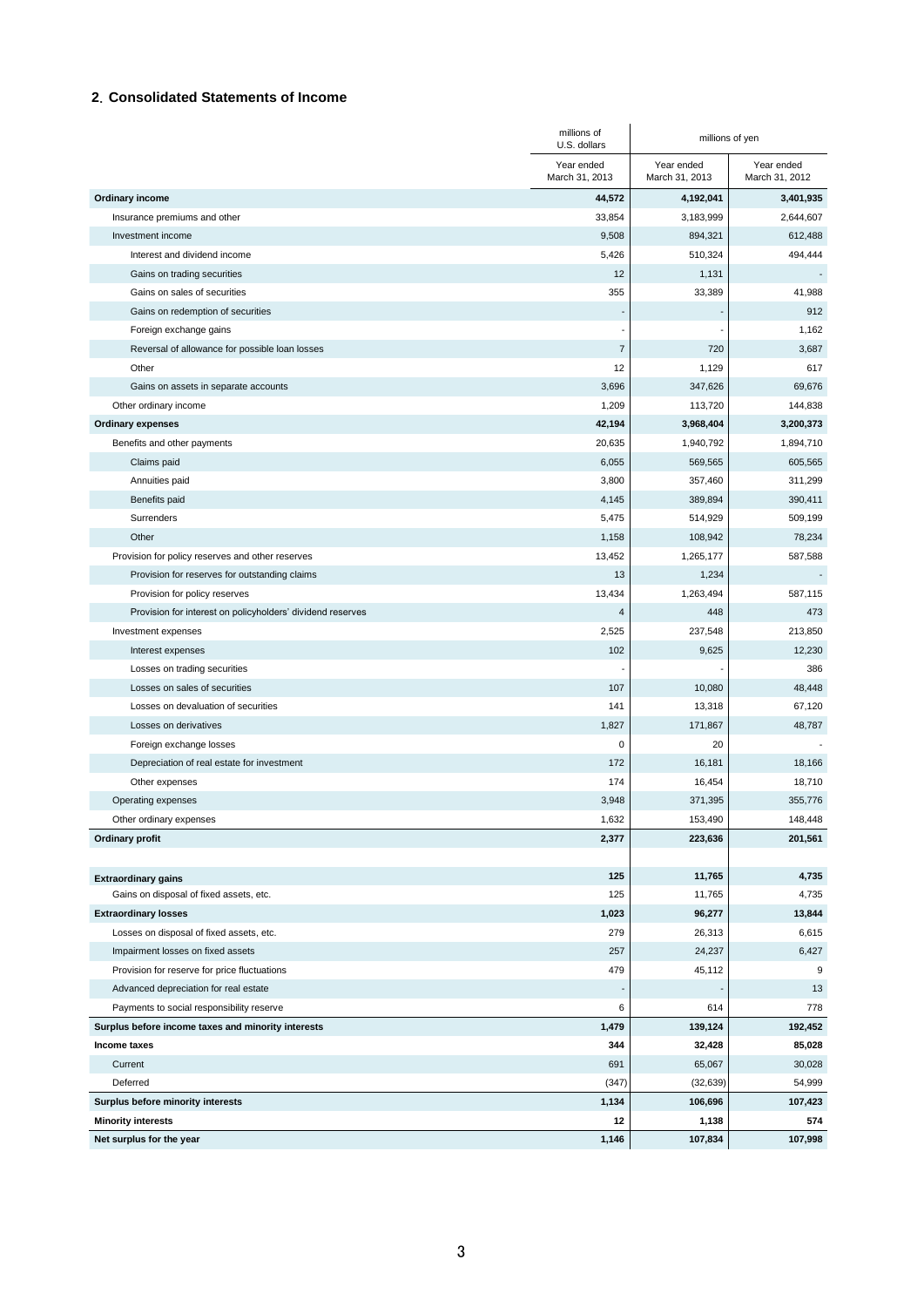# **3**.**Consolidated Statements of Comprehensive Income**

|                                                                                         | millions of<br>U.S. dollars  | millions of yen              |                              |
|-----------------------------------------------------------------------------------------|------------------------------|------------------------------|------------------------------|
|                                                                                         | Year ended<br>March 31, 2013 | Year ended<br>March 31, 2013 | Year ended<br>March 31, 2012 |
| Surplus before minority interests                                                       | 1,134                        | 106,696                      | 107,423                      |
| Other comprehensive income                                                              | 2,565                        | 241,247                      | 122,634                      |
| Unrealized gains (losses) on available-for-sale securities, net of taxes                | 2,563                        | 241,109                      | 117,219                      |
| Deferred unrealized gains (losses) on hedging instruments                               | (0)                          | (59)                         | (102)                        |
| Revaluation reserve for land, net of taxes                                              |                              |                              | 5,565                        |
| Foreign currency translation adjustments                                                | $\Omega$                     | 82                           | (35)                         |
| Share of other comprehensive income of affiliates accounted for under the equity method |                              | 114                          | (13)                         |
| Comprehensive income                                                                    | 3,699                        | 347,943                      | 230,057                      |
| Comprehensive income attributable to owners of the parent company                       | 3,708                        | 348,826                      | 230,527                      |
| Comprehensive income attributable to minority interests                                 | (9)                          | (883)                        | (469)                        |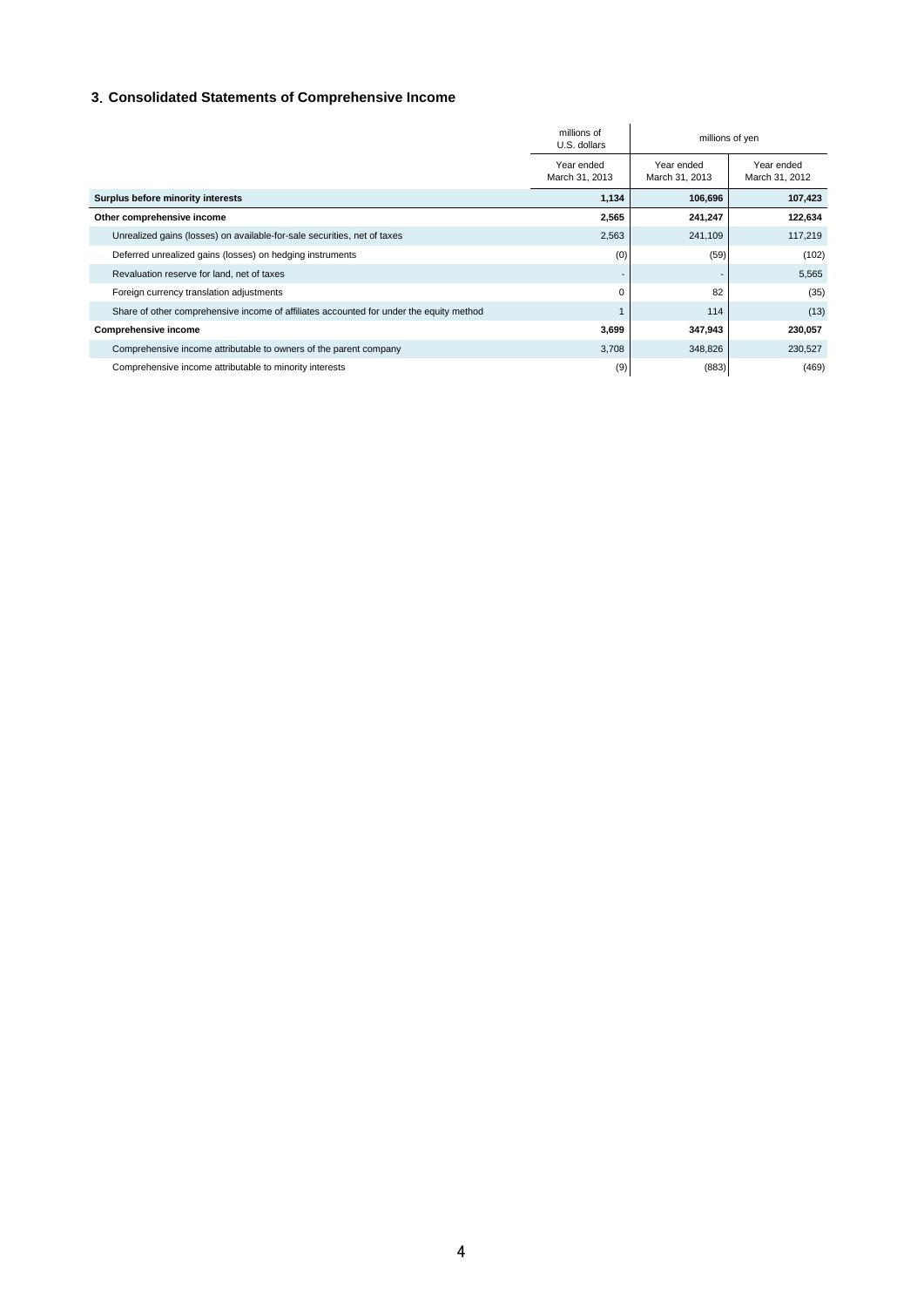#### **4**.**Consolidated Statements of Cash Flows**

|                                                                                                         | millions of<br>U.S. dollars  | millions of yen              |                              |
|---------------------------------------------------------------------------------------------------------|------------------------------|------------------------------|------------------------------|
|                                                                                                         | Year ended<br>March 31, 2013 | Year ended<br>March 31, 2013 | Year ended<br>March 31, 2012 |
| I. Cash flows from operating activities:                                                                |                              |                              |                              |
| Surplus before income taxes and minority interests                                                      | 1,479                        | 139,124                      | 192,452                      |
| Depreciation of real estate for investment<br>Depreciation                                              | 172<br>150                   | 16,181<br>14,200             | 18,166<br>14,884             |
| Impairment losses on fixed assets                                                                       | 257                          | 24,237                       | 6,427                        |
| Increase (decrease) in reserves for outstanding claims                                                  | 13                           | 1,234                        | (27, 240)                    |
| Increase (decrease) in policy reserves                                                                  | 13,434                       | 1,263,494                    | 587,115                      |
| Provision for interest on policyholders' dividend reserves                                              | 4                            | 448                          | 473                          |
| Increase (decrease) in allowance for possible loan losses                                               | (7)                          | (733)                        | (4,083)                      |
| Increase (decrease) in accrued retirement benefits                                                      | 15                           | 1,413                        | 613                          |
| Increase (decrease) in reserve for price fluctuations                                                   | 479                          | 45,112                       | $\boldsymbol{9}$             |
| Interest and dividend income                                                                            | (5, 426)                     | (510, 324)                   | (494, 444)                   |
| Losses (gains) on securities                                                                            | (3, 155)                     | (296, 749)                   | 53,945                       |
| Interest expenses                                                                                       | 102                          | 9,625                        | 12,230                       |
| Losses (gains) on foreign exchange transactions                                                         | $\mathsf 0$                  | 20                           | (1, 167)                     |
| Losses (gains) on tangible fixed assets                                                                 | 155                          | 14,658                       | 2,566                        |
| Equity in losses (earnings) of affiliates                                                               | (12)                         | (1, 163)                     | (1,033)                      |
| Decrease (increase) in due from insurance agencies                                                      | $\mathsf 0$                  | 1                            | (1)                          |
| Decrease (increase) in due from reinsurers                                                              | $\mathbf 0$                  | 18                           | (26)                         |
| Decrease (increase) in other assets (excluding assets for investing and financing activities)           | 378                          | 35,625                       | 47,968                       |
| Increase (decrease) due to reinsurers                                                                   | (0)                          | (21)                         | (7)                          |
| Increase (decrease) in other liabilities (excluding liabilities for investing and financing activities) | 3,776                        | 355,191                      | 30,882                       |
| Other, net                                                                                              | (3,991)                      | (375, 413)                   | 3,255                        |
| Subtotal                                                                                                | 7,827                        | 736,183                      | 442,983                      |
| Interest and dividend received                                                                          | 6,089                        | 572,758                      | 553,068                      |
| Interest paid                                                                                           | (125)                        | (11, 812)                    | (12, 420)                    |
| Policyholders' dividends paid                                                                           | (806)                        | (75, 806)                    | (76, 129)                    |
| Other, net                                                                                              | (6)                          | (614)                        | (778)                        |
| Income taxes paid                                                                                       | (455)                        | (42, 828)                    | (10, 568)                    |
| Net cash provided by operating activities (I)                                                           | 12,523                       | 1,177,880                    | 896,154                      |
| II. Cash flows from investing activities:                                                               |                              |                              |                              |
| Net decrease (increase) in deposits                                                                     | (989)                        | (93, 033)                    | (15,683)                     |
| Purchase of monetary claims bought                                                                      | (561)                        | (52, 799)                    | (40, 910)                    |
| Proceeds from sales and redemption of monetary claims bought                                            | 1,004                        | 94,510                       | 80,328                       |
| Purchase of securities                                                                                  | (50, 126)                    | (4,714,350)                  | (4,209,813)                  |
| Proceeds from sales and redemption of securities                                                        | 30,454                       | 2,864,233                    | 3,398,945                    |
| Loans made                                                                                              | (1, 543)                     | (145, 203)                   | (172, 779)                   |
| Proceeds from collection of loans                                                                       | 3,765                        | 354,107                      | 441,628                      |
| Other, net                                                                                              | 6,284                        | 591,094                      | (345, 399)                   |
| Subtotal (lla)                                                                                          | (11, 711)                    | (1, 101, 441)                | (863, 683)                   |
| $[I+IIa]$                                                                                               | $[812]$                      | [76, 438]                    | [32, 471]                    |
| Purchase of tangible fixed assets                                                                       | (103)                        | (9, 757)                     | (9, 574)                     |
| Proceeds from sales of tangible fixed assets                                                            | 450                          | 42,366                       | 13,182                       |
| Other, net                                                                                              | (75)                         | (7,070)                      | (7, 852)                     |
| Net cash used in investing activities                                                                   | (11, 439)                    | (1,075,903)                  | (867, 928)                   |
| III. Cash flows from financing activities:                                                              |                              |                              |                              |
| Increase in debt                                                                                        | $\mathsf{O}\xspace$          | 32                           |                              |
| Repayment of debt                                                                                       | (1, 435)                     | (135, 032)                   | (50,000)                     |
| Increase in foundation funds                                                                            | 1,063                        | 100,000                      | 100,000                      |
| Redemption of foundation funds                                                                          | (531)                        | (50,000)                     | (90,000)                     |
| Payment of interest on foundation funds                                                                 | (34)                         | (3,261)                      | (3,828)                      |
| Other, net                                                                                              | (11)                         | (1,060)                      | (254)                        |
| Net cash provided by (used in) financing activities                                                     | (949)                        | (89, 322)                    | (44, 082)                    |
| IV. Effect of foreign exchange rate changes on cash and cash equivalents                                | 0                            | 5                            |                              |
| V. Net increase (decrease) in cash and cash equivalents                                                 | 134                          | 12,660                       | (0)<br>(15, 857)             |
| VI. Cash and cash equivalents at the beginning of the year                                              | 511                          | 48,132                       | 59,760                       |
| VII. Increase (decrease) in cash and cash equivalents due to change of the consolidation scope          |                              |                              | 4,229                        |
| VIII. Cash and cash equivalents at the end of the year                                                  | 646                          | 60,792                       | 48,132                       |
|                                                                                                         |                              |                              |                              |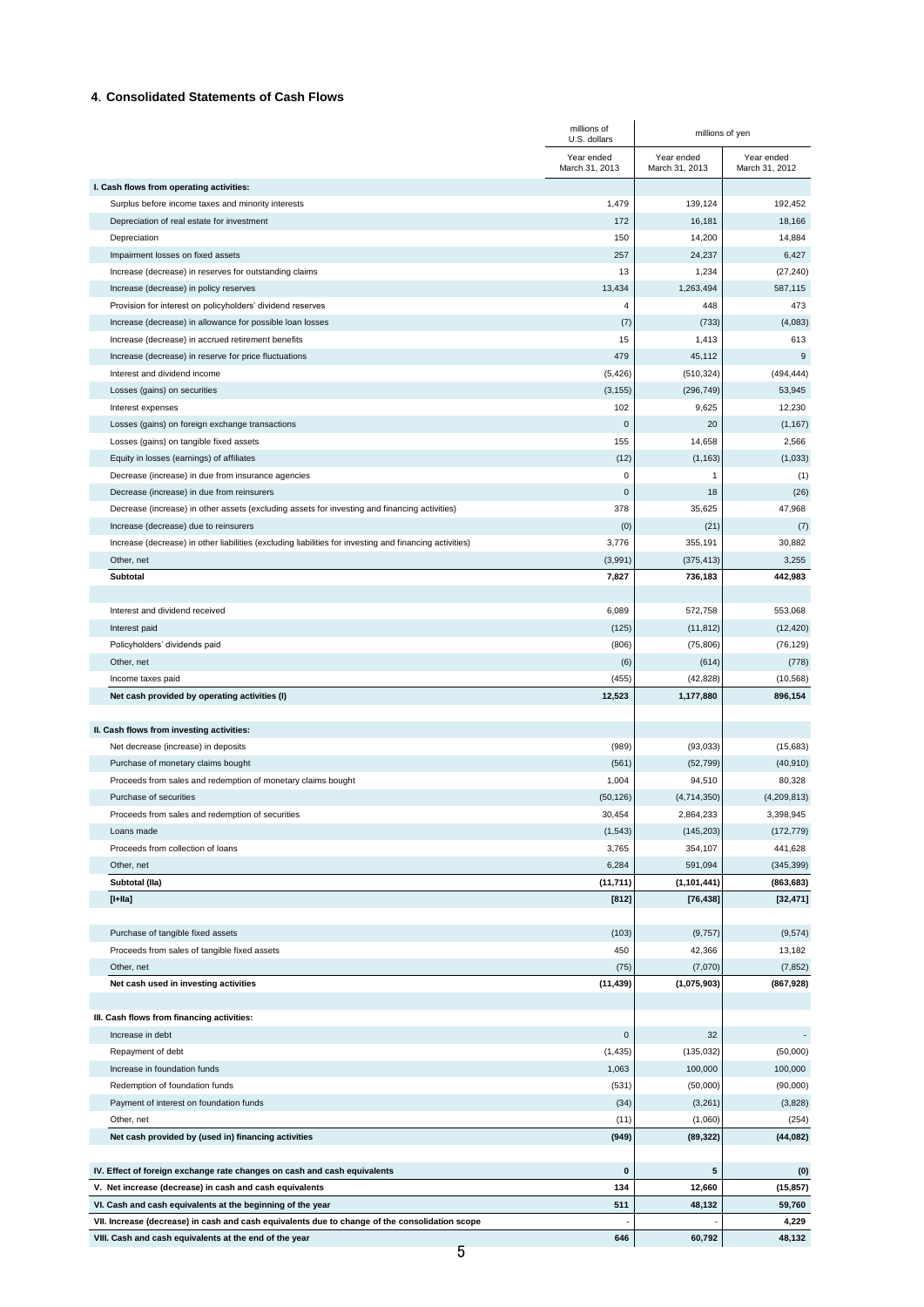# **5**.**Consolidated Statements of Changes in Net Assets**

|                                                   | millions of<br>U.S. dollars  | millions of yen              |                              |
|---------------------------------------------------|------------------------------|------------------------------|------------------------------|
|                                                   | Year ended<br>March 31, 2013 | Year ended<br>March 31, 2013 | Year ended<br>March 31, 2012 |
| Funds, reserve and surplus                        |                              |                              |                              |
| <b>Foundation funds</b>                           |                              |                              |                              |
| Balance at the beginning of the fiscal year       | 2,339                        | 220,000                      | 210,000                      |
| Changes during the fiscal year                    | 531                          | 50,000                       | 10,000                       |
| Financing of additional foundation funds          | 1,063                        | 100,000                      | 100,000                      |
| Redemption of foundation funds                    | (531)                        | (50,000)                     | (90,000)                     |
| Balance at the end of the fiscal year             | 2,870                        | 270,000                      | 220,000                      |
| Accumulated redeemed foundation funds             |                              |                              |                              |
| Balance at the beginning of the fiscal year       | 3,391                        | 319,000                      | 229,000                      |
| Changes during the fiscal year                    | 531                          | 50,000                       | 90,000                       |
| Transfer to accumulated redeemed foundation funds | 531                          | 50,000                       | 90,000                       |
| Balance at the end of the fiscal year             | 3,923                        | 369,000                      | 319,000                      |
| <b>Reserve for revaluation</b>                    |                              |                              |                              |
| Balance at the beginning of the fiscal year       | $\mathbf 0$                  | $\overline{2}$               | $\overline{2}$               |
| Changes during the fiscal year                    |                              |                              |                              |
| Balance at the end of the fiscal year             | $\mathbf 0$                  | 2                            | 2                            |
| <b>Surplus</b>                                    |                              |                              |                              |
| Balance at the beginning of the fiscal year       | 3,580                        | 336,733                      | 378,775                      |
| Changes during the fiscal year                    | (136)                        | (12, 804)                    | (42, 041)                    |
| Provision for policyholders' dividend reserves    | (673)                        | (63, 345)                    | (57, 466)                    |
| Transfer to accumulated redeemed foundation funds | (531)                        | (50,000)                     | (90,000)                     |
| Payment of interest on foundation funds           | (34)                         | (3,261)                      | (3,828)                      |
| Net surplus for the year                          | 1,146                        | 107,834                      | 107,998                      |
| Increase due to change of the consolidation scope |                              |                              | 2,883                        |
| Reversal of revaluation reserve for land          | (42)                         | (4,031)                      | (1,628)                      |
| Balance at the end of the fiscal year             | 3,444                        | 323,928                      | 336,733                      |
| Total funds, reserve and surplus                  |                              |                              |                              |
| Balance at the beginning of the fiscal year       | 9,311                        | 875,735                      | 817,777                      |
| Changes during the fiscal year                    | 927                          | 87,195                       | 57,958                       |
| Financing of additional foundation funds          | 1,063                        | 100,000                      | 100,000                      |
| Provision for policyholders' dividend reserves    | (673)                        | (63, 345)                    | (57, 466)                    |
| Payment of interest on foundation funds           | (34)                         | (3,261)                      | (3,828)                      |
| Net surplus for the year                          | 1,146                        | 107,834                      | 107,998                      |
| Redemption of foundation funds                    | (531)                        | (50,000)                     | (90,000)                     |
| Increase due to change of the consolidation scope |                              |                              | 2,883                        |
| Reversal of revaluation reserve for land          | (42)                         | (4,031)                      | (1,628)                      |
| Balance at the end of the fiscal year             | 10,238                       | 962,931                      | 875,735                      |
|                                                   |                              |                              |                              |